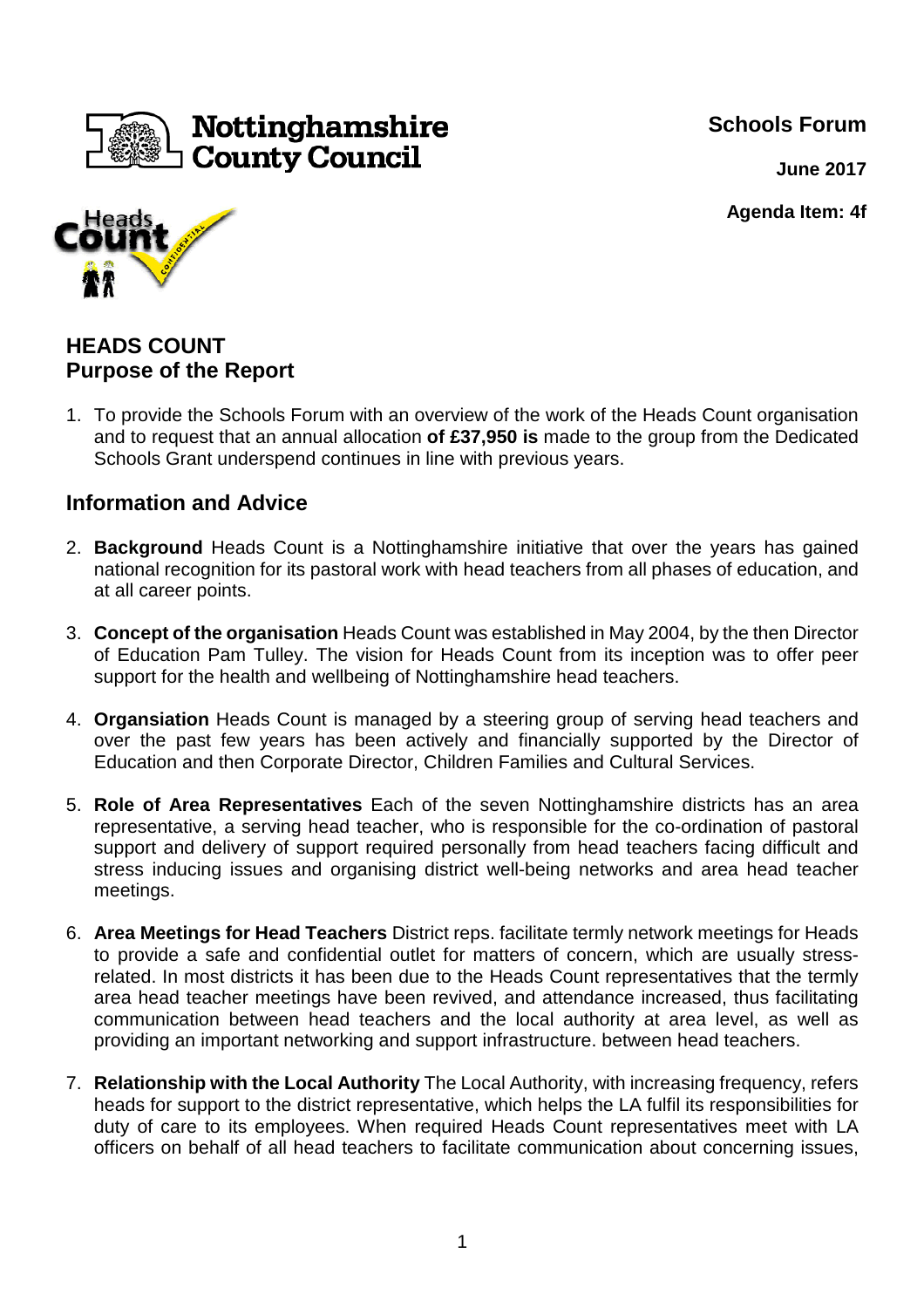this allows a two-way communication process and another interface between head teachers and the LA

- 8. **The role of the Steering Group** The steering group meets twice a term to discuss generic issues from each district, which are then then communicated directly to the appropriate Service Director so the Local Authority has peer-led intelligence from across Nottinghamshire. Heads Count steering group uses its financial assistance to put money into school budgets to facilitate the equivalent of 35.5 days per year Head teacher time to enable the area link representative to undertake their role. It is also for administrative support, consultant time and conference organisation and administration costs. The daily costs is much less than LLE work
- 9. **Relationship with Governor Services** This is a key element of the work of Heads Count, as governing bodies have a duty of care for the well-being of Head teachers. Governor Services receive minutes from our meetings and, when staffing allows, send a rep to our meetings. Governor Services support the steering committee by providing a valuable means of communication with governors through articles in the Nottinghamshire Governor Newsletter which is circulated to every governor in every school.
- 10. **Well-being Conference** Annually the steering group plan and deliver a physical and emotional well-being conference which is open to all serving head teachers and acting head teachers. This year 80 delegates attended, it was very well received. In the feedback **100%** of attendees said they came because of the focus on their well-being, the speaker and the opportunity to network. Many commented that events like the well-being conference supports their emotional resilience to the challenging role of headship. Below are some quotes from the conference
	- An excellent day. Time well spent and very much appreciated!
	- It is incredibly important to look after our own well-being or how can we support everyone else?
	- May be a good idea to contact the chairs of governors through Governor Services to ensure that are all governing bodies are aware of this supporting opportunity
	- Much needed opportunity to reflect!
	- Very useful, pleasant morning to explore burnout and address it positively and mindfully.
	- Fabulous! A time for me to reflect and take care of me!
	- Excellent realty important to think about ourselves and our own mental health.
	- Excellent! Lots of strategies to keep me sane.
	- I really loved the opportunity to reflect on personal well-being thank you
- 11. **Evaluating Impact** It is difficult to collect hard data about the impact of Heads Count due to the depth and scale of the work, e.g. there might six calls in one week that are quick to address, then the following week there maybe a need for support of greater length and complexity that results in many return calls/visits/meetings. The same applies to face to face meetings, some are brief and resolve issues, some are prolonged and complex.

#### **12. The services provided by Heads Count:**

- $\checkmark$  Telephone advice
- $\checkmark$  Face to face support
- $\checkmark$  Is part of the induction offer to newly appointed Heads and Acting Heads